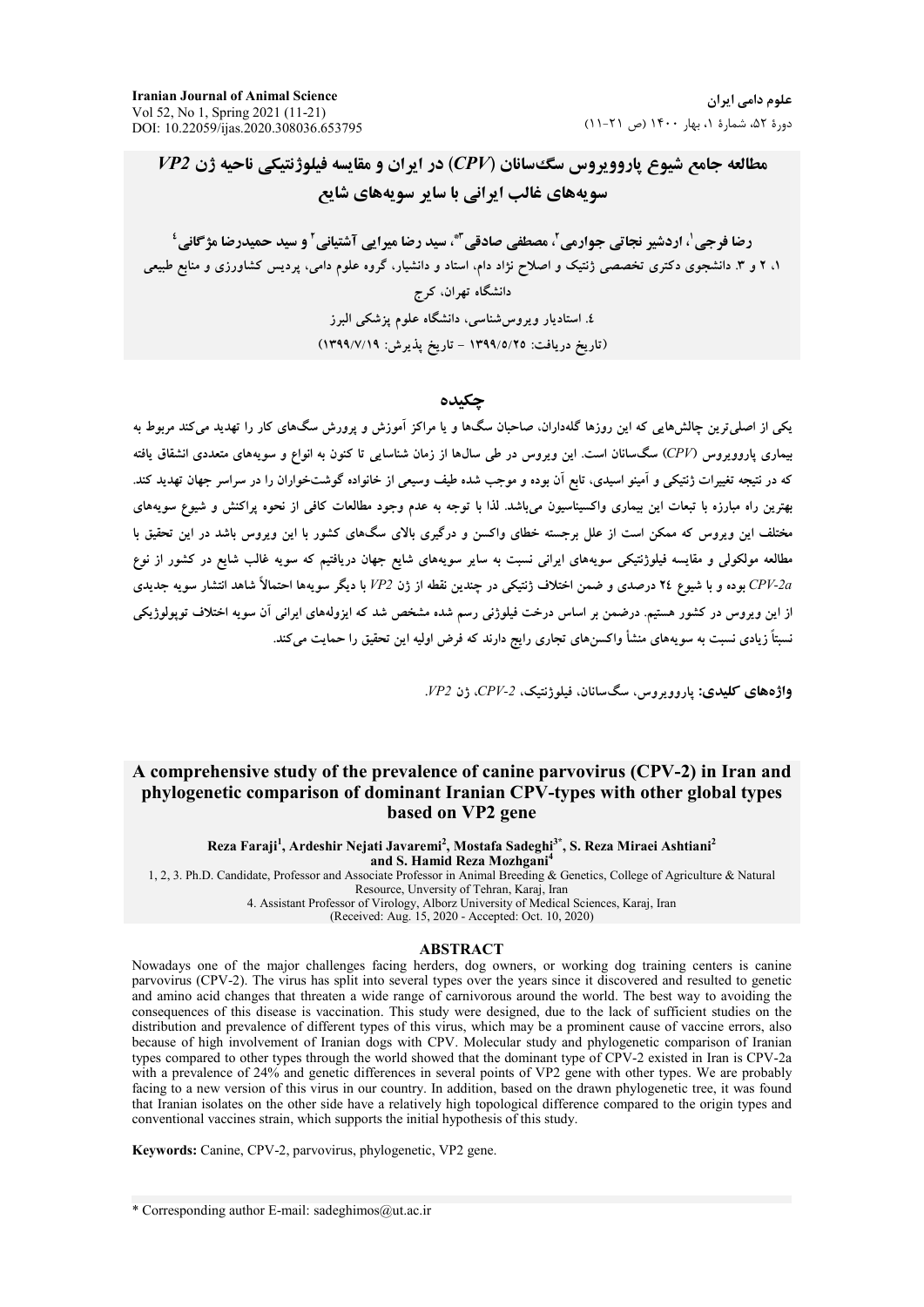مخاطی و یا هموراژیک، لکوپنی و لنفوینی را بروز مي دهد (Kapil et al., 2007; Hong et al., 2007). با توجه به این حقیقت که ویروس دائماً در شرف تغییر ژنتیکی و بهتبع آن مستعد تغییر در رفتار بیماریزایی است، واضح است که مطالعه مستمر و رصد دورهای ویروس به ما کمک خواهد کرد تا ضمن شناسایی ابعاد مختلف بيماريزايي أن قابليت اقدام جهت پيش گيري و یا درمان بیماری ناشی از آن را افزایش دهیم.

بهترين روش مقابله با پاروويروس، واكسيناسيون بهموقع تولهسگها میباشد ( Miranda & Thompson, 2016). مادرانی که ایمنی در برابر پاروویروس را از طریق واکسیناسیون یا مبتلاشدن به بیماری قبلاً بهدست آوردهاند، میتوانند پادزهر(آنتیبادی) بیماری را از طریق شیر در ٢۴ ساعت ابتدایی شیردهی به تولەھا انتقال دھند (Parrish, 1999). تولە سگىھاي واكسينه نشده چندين برابر بيشتر از واكسينهشدهها در معرض خطر ابتلا به بیماری قرار دارند ( Decaro et al., 2006). این در حالی است که استفاده از واکسنها نیز بهطور کامل مصونیت علیه بیماری ایجاد نمیکند و یا گاهی اوقات مشاهده شده خطای واکسن یا درصد ابتلا به بیماری پس از واکسیناسیون بیش از انتظار بروز می کند (Raj et al., 2010). این خطا معلول عوامل متعددی از جمله شرایط ژنتیکی و محیطی حیوان (نژاد، سن، جنس و غیره)، شرایط ژنتیکی و محيطى واكسن (سويه ويروس، سلامت محصول، عملکرد آن و غیره) و خطای تکنیکی کار است. در كشور ما احتمالاً عوامل دوم يعني عوامل مربوط به ژنتیک و نوع واکسن بیشتر اهمیت دارد، چرا که تأمین واکسن بهویژه در حیطه سگ کاملاً وابسته به خارج است و طبیعی است که واکسنهای وارداتی از سویههای ویروسی، کیلومترها دورتر از شرایط بومی کشور ما تهیه شده است (Nandi et al., 2013). لذا در این تحقیق بر آن شدهایم تا با مقایسه ژنوم و مشخصات ژنتیکی پاروویروس های بیماریزای داخلی در سگهای داخل کشور با ژنوم و مشخصات ژنتیکی سویههای واکسن و شایع دنیا که عموماً توسط دامداران و دامیزشکان کشور مورداستفاده قرار مىگيرد، بتوانيم بهطور روشن وجود یا عدم وجود اختلاف ژنتیکی و سویهای بین

### مقدمه

سگ سانان دارای تاریخ تکاملی طولانی در حدود پنجاه میلیون سال هستند و از حدود ۱۲ تا ۳۰ هزار سال پیش مورد استفاده و اهلی شدن قرار گرفتهاند که در طول این هزاران سال به دستههای سگ گله، سگ محافظ و سگهای مسابقه، شکار و غیره تمایز یافتهاند Wayne & Ostrander, 2007; Clutton-Brock, ) 2012). امروزه هزاران واحد بزرگ و حرفهای پرورش و اصلاح نژاد و تربیت سگ در سرتاسر جهان مشغول به کار هستند و در دو بعد علمی و عملی، بازار بسیار بزرگ و مهمی را بهوجود آوردهاند که با اهداف بسیار مهم و متنوعی اقدام به تولید و پرورش سگهایی با قابلیتهای ویژه از جمله حفاظت، کشف مواد مخدر، امداد و غیره مینمایند. یکی از تهدیدات مهم و زيان رسان صنعت پرورش يا نگهداري سگها، بیماریهایی مسری و خطرناک بهطور ویژه برای تولەها نظير پارۇويروس يا عفونت پاروويى (Parvoviridae) است که اصطلاحاً به آن ویروس اسهال و استفراغ پاروویی سگ نیز میگویند (Miranda & Thompson, 2016). این ویروس از خانواده پاروویروسهاست که با درگیرنمودن رودهها و مغز استخوان می تواند موجب اسهال، استفراغ و کاهش توانایی دفاعی بدن در مقابل عفونت شود. عوارض این بیماری در تولهها بسیار شدیدتر از بالغین است .(Carman & Povey, 1985; Hoelzer et al., 2008). پاروویروس یک بیماری نوظهور است که در اواخر دهه ۷۰ میلادی شناخته شد. قبل از آن، این سویه ویروس وجود نداشت و بهنظر می رسد در اثر ایجاد تغییراتی (جهش) در پاروو ویروسهای دیگر حیوانات مثل گربه تبدیل به این ویروس مخصوص سگها شده است  $(Parker et al., 2001)$ 

این بیماری ویروسی در تمام نقاط جهان وجود دارد اما در مناطق با آبوهوای گرم و مرطوب (مثل ایران) و با شروع فصل بهار و پاییز بیشتر دیده میشود (Luo et al., 2017). پس از ظهور CPV-2 در اواسط دهه ۱۹۸۰، سویههای جدیدی پدید آمده و بسرعت جايگزين سويه اوليه ويروس CPV-2 شدند. CPV-2c نیز همانند سویههای قبلی علایمی چون اسهالهای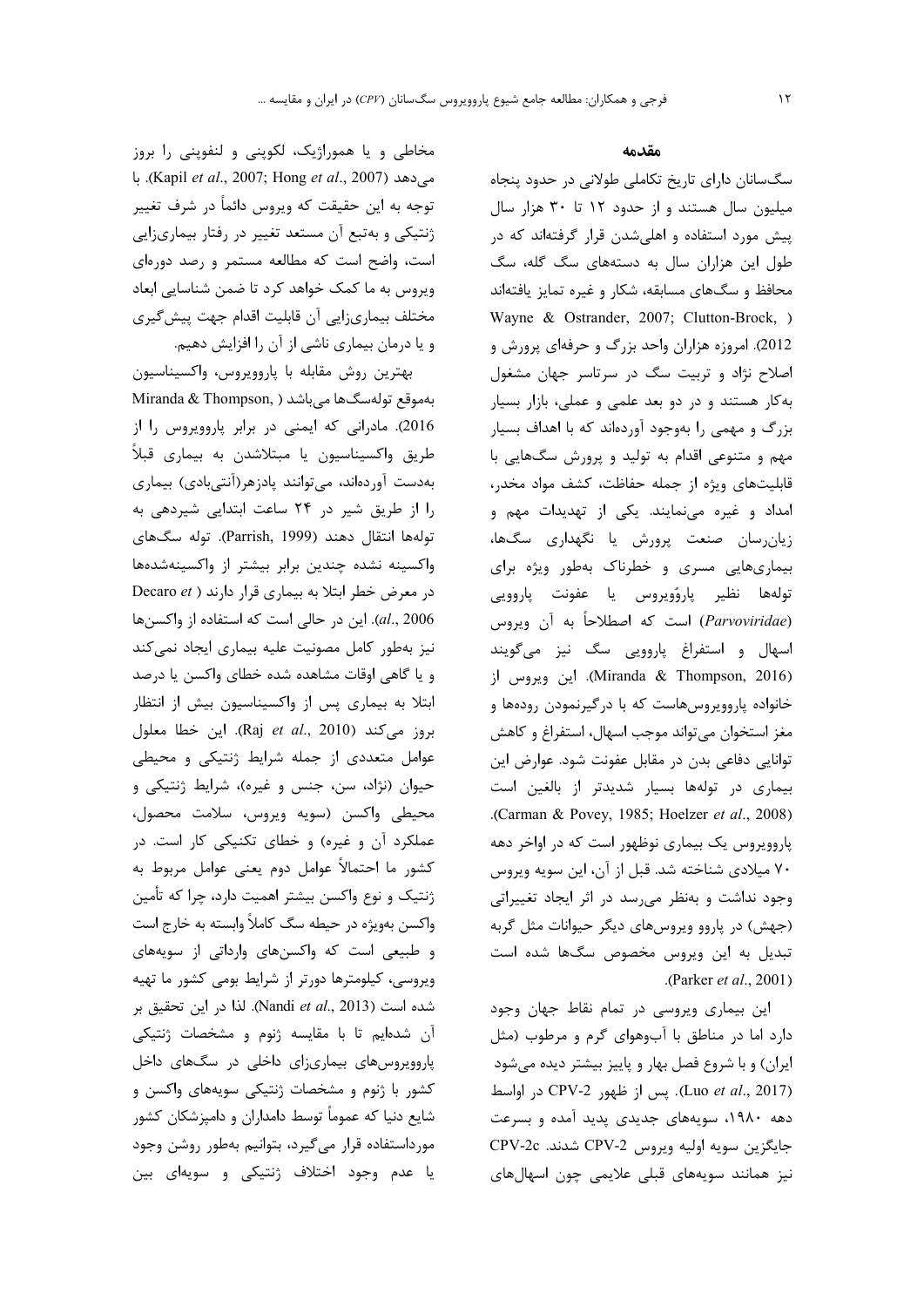یاروویروس های خارجی و داخلی و علت احتمالی خطای واكسن موجود را محرز نماييم.

### مواد و روش ها

برای کسب حداکثری تنوع و رعایت اصول اپیدمیولوژی،  $p = \text{p} q z^2 / d^2$  از کل کشور با استفاده از فرمول n=pqz $^2$ /d<sup>2</sup> اپیدمیولوژی (Borm et al., 2007) (n تعداد نمونه موردنياز، p: احتمال شيوع بر اساس مطالعات گذشته، q: 1-p، z مقدار بحراني متناظر با سطح اطمينان ۵٪ كه معادل ۱/۹۶ میباشد، d: احتمال خطای ۰/۰۵) و استناد به مطالعات گذشته مبنی بر اعلام نرخ شیوع ۱۶ درصدی (Mosalanezhad et al., 2008) ياروويروس در سگها دست کم تعداد ۲۰۶ عدد نمونه مدفوع از سگهای مشکوک به پاروویروس بر اساس عوامل بالینی گرفته شد. نمونه ها به مدت ١٠ ماه از بهمنماه سال ٩۶ لغايت آبان ماه ۹۷ از کلینیکهای دامپزشکی و باشگاههای پرورشی اخذ گردید. کل کشور به پنج منطقه شامل شمال-غرب، شمال-شرق، جنوب- غرب، جنوب-شرق و مرکزی تقسیم و بهترتیب از یک تا ۵ شمارهگذاری شد. بدین ترتیب در هر منطقه جغرافیایی دستکم از یک استان نمونه گیری انجام شد.

برای تشخیص ابتدایی آلودگی CPV از تست ايمونوكروماتوگرافى بەوسيلە كيت تشخيص سريع SNAP Canine Parvovirus Antigen Test, ) CPV DEXX Laboratories, Inc., Maine, USA) و سيس از روش استاندارد بین|لمللی PCR استفاده شد. استخراج DNA و Real-time PCR براى تشخيص واریانت ویروس بر اساس روشهای متداول بینالمللی نظير Decaro et al., 2005) TaqMan) همراه با دو روش (MGB) براي تعيين واريته ويروس استفاده شد .(Decaro  $et al., 2006$ )

تمامی نمونهها طی دستورکار مخصوص شرکت  $QIAGENE$ مورد استخراج DNA قرارگرفتند. جهت تأييد استخراج ژنوم موردنظر، يک جفت پرايمر که با

مشخصات جدول ١ طراحي شده (يک ناحيه ١۶٠ جفت بازی مقاوم و مشترک بین تمام سویهها که از ناحيه باز شماره ٣١٣۶ تا ٣٢٩۵ ژنوم پاروويروس را تکثیر خواهد نمود) انتخاب، و از لحاظ کیفی و تکثیر تخصصی مورد بررسی قرار گرفت و سپس سفارش داده شد (Nandi et al., 2009).

Decaro et al. تعيين سويه ويروس ها به روش ابداعي (2006) انجام شد که شامل مراحل ذیل بود: طراحی پرایمر و پروبها بر اساس SNPهای متفاوت بین سویه 2a و 2b (4062A→G) و بين 2b و 2c (4064T→A) 2c که مسئول بروز آمینواسید آسپارژین، آسپارتات و گلوتامات بهترتیب در تیپهای 2a و 2b در ناحیه کپسید پروتئینی VP2 ویروس پاروو صورت گرفت. پروبهای MGB در ناحیه ۵' بهوسیله FAM ویژه تیپ 2b و VIC ويژه تيپ 2a و 2c نشان گذاري شدند. آزمايش RealTime-PCR بر اساس تكنولوژي MGB ويژه تيپ هاي 2a و 2b بهوسيله دستگاه BioRad مدل CFX96 انجام شد و دادهها توسط نرمافزار تشخيص توالی مورد بررسی قرار گرفتند. واکنش در یک مخلوط ۲۵ میکرولیتری شامل ۱۰ میکرولیتر DNA استاندارد یا نمونه، ۱۲/۵ میکرولیتر مخلوط سوپرمیکس مخصوص واکنش و ۹۰۰ نانومول پرایمرهای موردنیاز و ۲۰۰ نانومول پروبهای مذکور بود. چرخه دمایی بهصورت فعال سازی iTaq DNA polymerase در جه سانتی گراد بهمدت ۱۰ دقیقه و ۴۵ چرخه تکراری شامل واسرشتسازی با دمای ۹۵ درجه در ۳۰ ثانیه و اتصال و بسط با دمای ۶۰ درجه در یک دقیقه انجام گرفت .(Decaro et al., 2010)

پس از جمعآوری دادهها و نتایج قطعی استخراج و تشخیص پاروو در هر منطقه تمامی دادهها در برنامه Excel 2016 گردآوری و مرتبسازی شد و سپس با استفاده از نرمافزارهای محاسباتی آماری میزان شیوع و پراکندگی پاروویروس در کشور مورد ارزیابی قرار گر فت.

جدول ۱. مشخصات پرایمرهای تکثیر ناحیه ۱۶۰ بازی از ژن VP2 Table 1. Characteristic of Primers for amplifying 160 bp fragment of VP2

| $1.0018$ is characterized of finite for ampliting 100 op haghlant of $1.2$ |                            |                                                            |  |  |  |  |  |
|----------------------------------------------------------------------------|----------------------------|------------------------------------------------------------|--|--|--|--|--|
| Primers name                                                               | Sequies $(5^2-3^2)$        | Molecular characteristic                                   |  |  |  |  |  |
| $pCPV-RT$ (Frw)                                                            | 5'-CATTGGGCTTACCACCATTT-3' | $(20 \text{ mer}, \text{position } 3136 \text{ to } 3155)$ |  |  |  |  |  |
| $pCPV-RT$ (Rvs)                                                            | 5'-CCAACCTCAGCTGGTCTCAT-3' | $(20 \text{ mer}, \text{position } 3276 \text{ to } 3295)$ |  |  |  |  |  |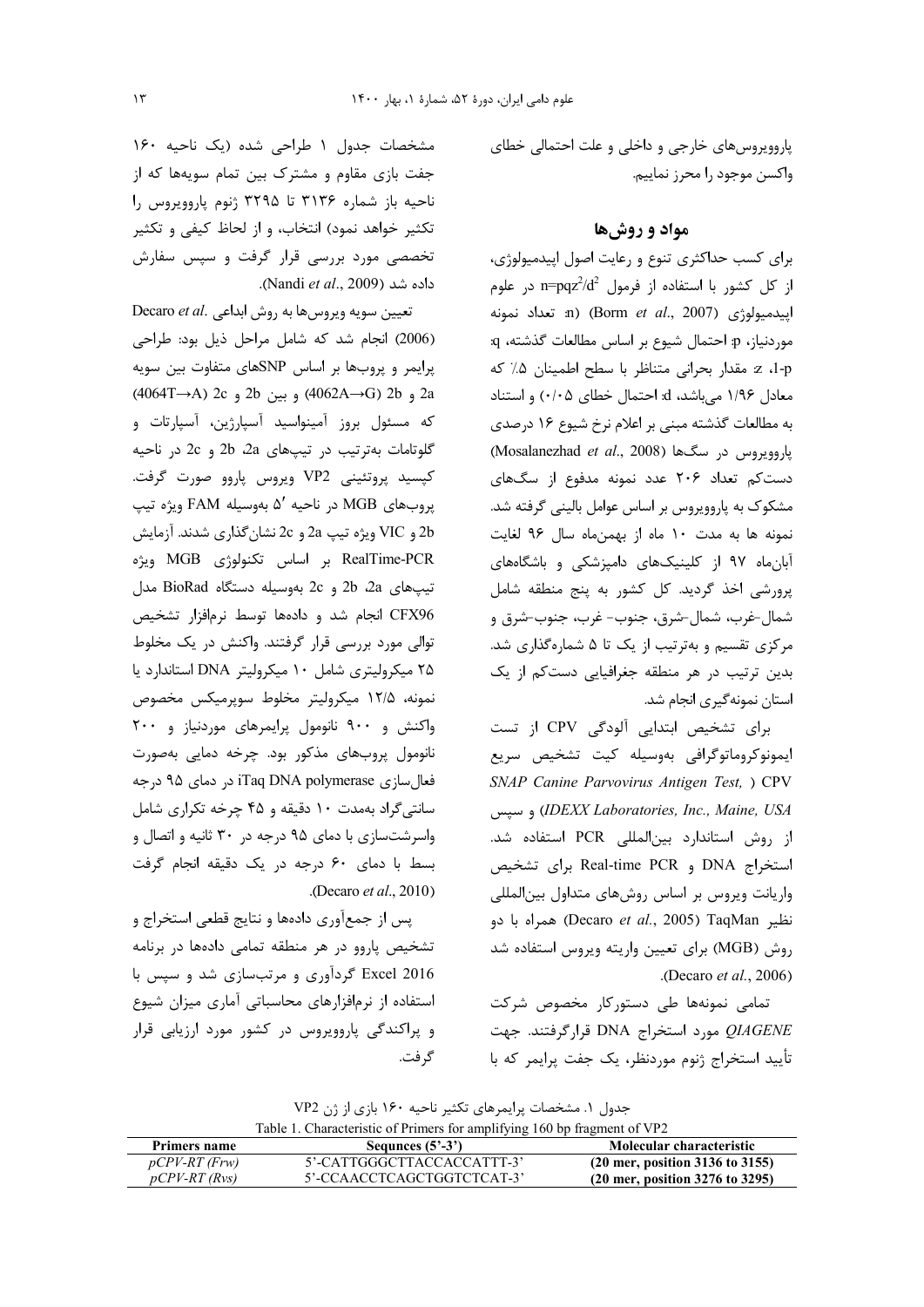ناحیه کدکننده آنتیژنیک ویروس که مربوط به کپسید پروتئینی ویروس به طول حدود ۲۲۰۰ کیلوباز بود بهوسیله روش PCR با پرایمرهای طراحیشده در جدول ۲ تکثیر شده و سپس جهت تأیید روی ژل آگارز ۰/۸ درصد الکتروفورز صورت گرفته و نتایج توسط دستگاه ژلداک بررسی شد.

نمونههایی که از کیفیت پایینتر از استاندارد برخوردار بودند مجدد مورد استخراج قرار گرفته و یا محصول PCR قبل از ارسال برای توالی با روشهای تخلیص از ژل و یا بهکمک آنزیم خالصسازی شدند.

جهت توالي يابي بهمنظور بررسي و مقايسه قطعه VP2 (حدود ۱۷۵۵ باز) که شامل ناحیه اصلی كدكننده پروتئين كپسيد ويروس و القاي بيماريزايي می باشد چهار پرایمر طراحی شده مورد استفاده قرار گرفت که به شرح جدول ۳ بود.

توالی های دریافتشده بهوسیله نرمافزار BioEdit Hall et al., 2011) Version 7.1) مورد اصلاح همردیفی و انطباق قرار گرفت تا در نهایت برای هر نمونه توالی کامل ناحیه موردنظر آماده استفاده در مراحل بعدی انطباق، فیلوژنی و تعیین جهشهای احتمالی گشت.

توالی های شاهد جهت ارزیابی فیلوژنتیکی و همچنین تعیین و مقایسه ساختار پروتئینی بهوسیله سایت و نرمافزارهای آنلاین NCBI<sup>۱</sup> از بانک ژن Gene Bank براساس مطالعات انجام شده و توالی های ثبتشده در دو بعد ارزیابی ژنوتیپ و

ارزیابی توزیع جغرافیایی اخذ شده و مورد استفاده قرار گرفت.

عملیات ویرایش، تدوین و ارزیابی مقایسهای توالی اسیدهای نوکلوئیک نیز توسط نرمافزار BioEdit صورت گرفت. با توجه به با اهميت بودن ناحيه VP2 در القای بیماری این ناحیه از ژنوم انتخاب شده و برای مراحل بعد مورد استفاده قرارگرفتند. با استفاده از ابزار BLAST سایت NCBI شبیهترین توالی با کمترین eValue و بالاترين Score بهعنوان ژنوم رفرنس انتخاب شد.

انطباق توالی تدوین شده با استفاده از نرمافزار BioEdit Version 7.1 (Hall et al., 2011) با استفاده از منطق -Multiple Sequence Alignment CLUSTALW صورت گرفت. پس از انجام انطباق محصولات انطباق يافته با فرمت FASTA وارد نرمافزار (Darriba et al., 2012) JModeltest V2.1.10) شد تا با پیش آنالیز توالی ها بهترین مدل ممکن جهت رسم درخت فیلوژنی انتخاب و مورد استفاده قرار گیرد. در نهایت توالی های موردنظر وارد نرمافزار MEGA-X10 شده و با استفاده از الگوریتم Maximum Likelihood و بهترين روش جايگزيني منتخب -2 Kimura parameter و Bootstrap-Resampling با قدرت ۱۰۰۰ تحت فرایند فیلوژنی و طبقهبندی قرارگرفتند. روند فوق برای ارزیابی توزیع جغرافیایی نیز صورت پذیرفت با این تفاوت که از توالی های شاهدی که دلالت بر ناحیه جغرافیایی دارند، استفاده شد.

جدول ۲. مشخصات پرایمرهای تکثیر ناحیه ۲۲۰۰ بازی ژن VP1/2<br>۲۷D1/2

| Table 2. Characteristic of primers for amplifying 2200 bp fragment of $VPI/Z$ |                                |                                   |  |  |  |  |
|-------------------------------------------------------------------------------|--------------------------------|-----------------------------------|--|--|--|--|
| Primers name                                                                  | Sequinces $(5^2-3^2)$          | Molecular characteristic          |  |  |  |  |
| CPV2161F                                                                      | 5'-TTGGCGTTACTCACAAAGACGTGC-3' | $(24$ mer, position 2158 to 2181) |  |  |  |  |
| CPV4823R                                                                      | 5'-ACCAACCACCCACACCATAACAAC-3' | $(24$ mer, position 4737 to 4760) |  |  |  |  |

جدول ٣. مشخصات پرايمر هاي تكثير چند نقطهاي ژن VP2 جهت توالي

| Table 3. Characteristic of primers for multiple amplifying of VP2 gene for sequencing |                           |                     |                 |  |  |  |
|---------------------------------------------------------------------------------------|---------------------------|---------------------|-----------------|--|--|--|
| Primers name                                                                          | Sequies $(5^2-3^2)$       | <b>Bases counts</b> | <b>Position</b> |  |  |  |
| F1                                                                                    | AGATAGTAATAATACTATGCCATTT | $25$ mer            | 3314-3338       |  |  |  |
| R1                                                                                    | TGGTTGGTTTCCATGGATAAAAACC | $25$ mer            | 3369-3393       |  |  |  |
| R <sub>2</sub>                                                                        | TTTTGAATCCAATCTCCTTCTGGAT | $25$ mer            | 4009-4033       |  |  |  |
| R3                                                                                    | CCTATATCAAATACAAGTACAATA  | 24 mer              | 4605-4628       |  |  |  |
|                                                                                       |                           |                     |                 |  |  |  |

1. National Center for Biotechnology Information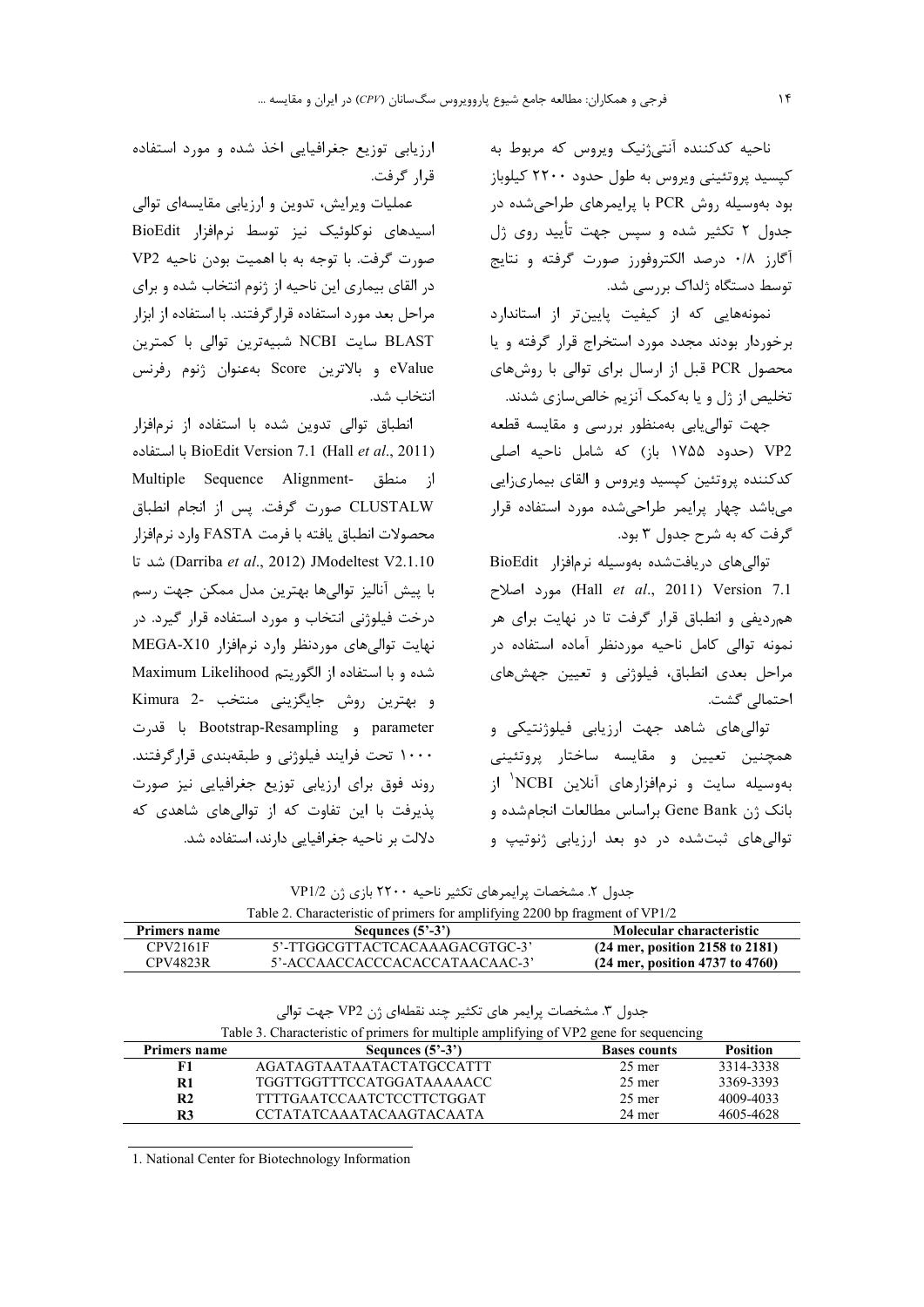۱۵

می توان این موضوع را استنباط کرد ( Dastmalchi .(Saei et al., 2017; Askari Firoozjaii et al., 2011 از طرف دیگر پویایی این ویروس در تغییر ساختاری و ژنتیکی و افزایش استفاده از سال های اخیر به دلایل متعدد یکی دیگر از دلایل احتمالی این رخداد است. از لحاظ جغرافیایی نرخ شیوع به تفکیک هر منطقه و شهر در جدول زیر آورده شده. بیشترین نرخ شیوع مربوط به شهر تهران (۳۷ درصد) و کمترین نرخ شیوع مربوط به شهر قم (۱۴درصد) گزارش شده.

بالاترین و پایین ترین میانگین نرخ شیوع با توجه به هر منطقه بهترتیب مربوط به منطقه دو با ۳۰ درصد و منطقه سوم ۲۱ درصد بود. به همین نحو میانگین نرخ شیوع در منطقه اول ٢٢ درصد، منطقه چهارم ٢۶ درصد و منطقه پنجم نیز ٢٢ درصد برآورد شد.

استخراج DNA و تشخیص ویروس با کمک PCR جهت كاهش هزينههاى تشخيص ويروس در نمونهها بهترین و دقیق ترین روش یعنی روش واکنشهای زنيجيرهاي پليمرازاسيون مرسوم (Conventional PCR) انجام شد. این روش نسبت به روشهای قدیمی رایج همچون تيتراسيون  $HA^{\backprime}$  و  $EIA^{\backprime}$  صحت و دقت بالاترى دارد (Silva et al., 2013; Decaro et al., 2005). همچنین پس از آنکه استخراج ژنوم از نمونههای مثبت اعلام شده توسط كيتهاى تشخيص سريع انجام شد، مشاهده شد که تعدادی از نمونهها مثبت کاذب بودند و ژنوم ويروسي ازآنها بهدست نيامد. اين امر احتمالاً بهدليل حساسیت بالای این کیتها در مقابل دقت نسبتاً پایین تر است (Drane et al., 1994). لذا دوباره تمامى نمونهها با دقت مورد استخراج ژنوم با استفاده از کیتهای مخصوص (CADOR Qiagen)" قرار گرفت، که نتیجه آن مثبتشدن یک نمونه که قبلا منفی اعلام شده بود و Mohyedini et ) منفی شدن چند نمونه مثبت کاذب بود al., 2013). تمامي نمونهها جهت تأييد بهدستآمدن ژنوم ویروس توسط تکثیر یک قطعه محافظت شده ۱۶۰ بازی مشترک در تمام سویهها روی ژل آگارز تأیید شدند.

نتايج و بحث

پراکندگی و شیوع پاروویروس در کشور

در بازه زمانی مشخص (۱۰ ماه) که نمونهگیری از سطح کشور انجام شد میزان نمونههای مشکوک و سیس تعداد بیماران قطعی با روشهای تشخیصی مذکور در قسمت مواد و روشها به شرح زیر بود:

از کل ۲۰۶ مشکوک به عفونت پاروویی با علایم تب، بي حالي، اسهال، اسهال خوني و استفراغ بهطور صحیح و بدون خطا موردبررسی بهروش PCR قرار گرفت که نشان داد در آن زمان ۴۹ قلاده از سگهای مشکوک بهطور قطعی بیمار بودند. شرح کامل تعداد نمونهها به تفكيك جغرافيايي شامل مناطق، استانها و شهرها در جدول ۵ آورده شده و بهصورت شماتیک روی نقشه جغرافیایی کشور مشخص شده است.

در مجموع از تمام نمونههای اخذشده از کل کشور به تفكيك پنج منطقه مختلف با مختصات جغرافيايي ۱) شمال-غرب، ۲) مرکز، ۳) شمال-شرق، ۴) جنوب-غرب و ۵) جنوب-شرق؛ تعداد ۴۲ نمونه مشکوک از شهرهای منطقه یک شامل ۱۵ نمونه تبریز، ۱۴ نمونه ارومیه، شش نمونه زنجان و هفت نمونه کرمانشاه جمع آوري شد كه تعداد بيماران قطعي بهترتيب ۴، ١، ٢ و ٢ عدد نيز در كرمانشاه گزارش شد. از منطقه دوم تعداد كيسها (مشكوك/مثبت قطعي) بهترتيب كرج (٧/٢۴)، تهران (٧/١٩)، قم (١/٧) و اصفهان (٣/٩) بود. در منطقه سوم نیز که نمونهگیری از شهرهای گرگان، مشهد و سبزوار انجام شده بود تعداد نمونههای مشکوک و قطعی بهترتیب گرگان (۲/۱۱)، مشهد (٣/١٣) و سبزوار (٢/٩) گزارش شد. از منطقه چهارم شهرهای اهواز (٧/٢٧) و شیراز (٣/١٢) تعداد کیسهای مشکوک و مثبت قطعی بود. و در نهایت در منطقه پنجم کرمان ۱۹ کیس مشکوک و ۳ مثبت قطعی و زاهدان ۱۳ کیس مشکوک با ۳ کیس مثبت قطعی را بهخود اختصاص دادند. با توجه به نتایج بهدست آمده میانگین نرخ شیوع پاروویروس در کشور در سال ۱۳۹۷-۹۸ حدود ۲۴ درصد براورد شد. با توجه به مطالعه قبلى كه نرخ شيوع را حدود ١۶ درصد برآورد شده بود به نظر میآید نرخ شیوع نسبت به گذشته افزایش داشته در مطالعات متعدد بعدی نیز

<sup>1.</sup> Hemagglutination Assay

<sup>2.</sup> Enzyme Immuno Assay

<sup>3.</sup> QIAamp cador Pathogen Mini Kit (Qiagen S.p.A., Milan, Italy)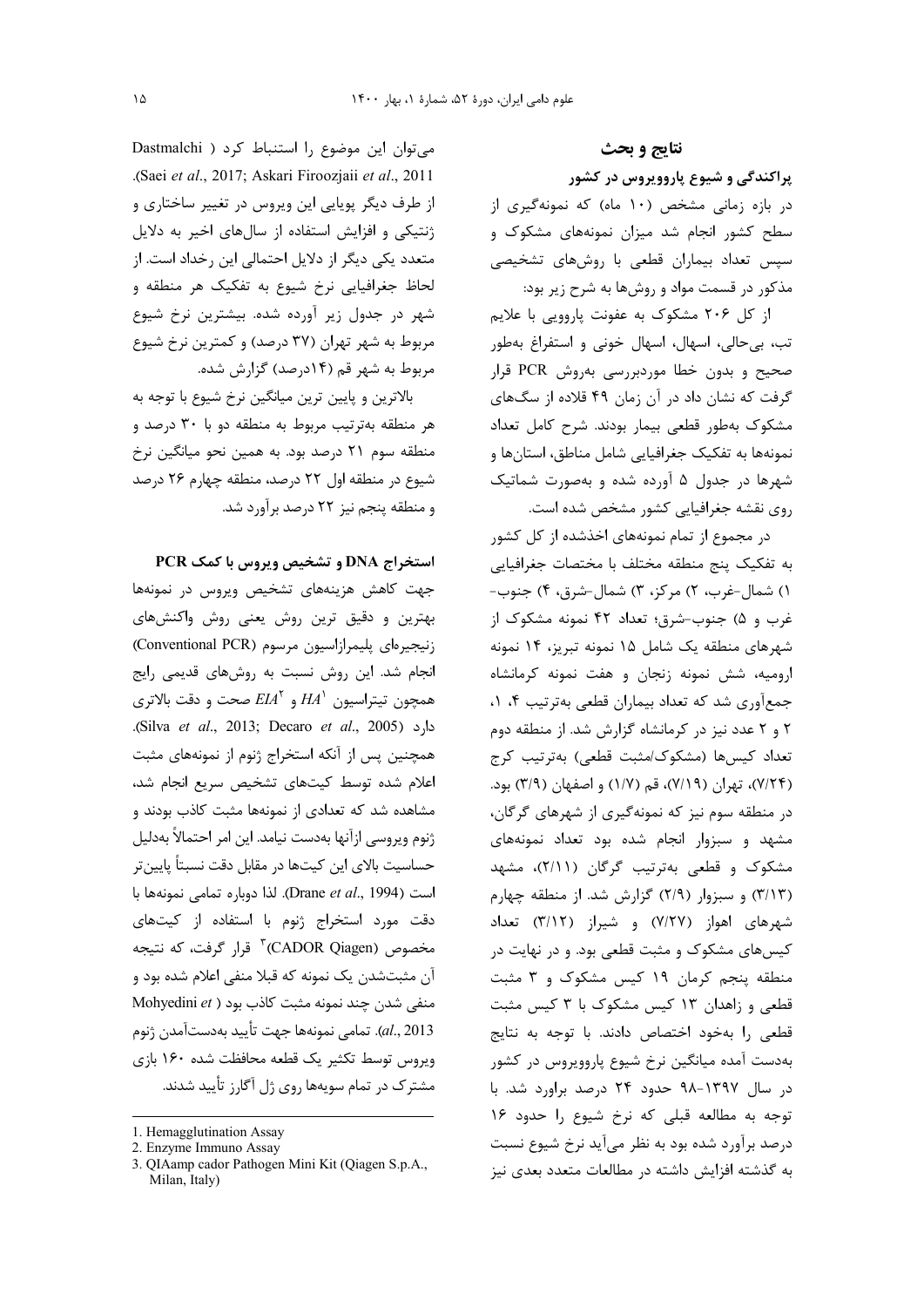| Table 4. Prevalence ratio of CPV isolated by time & zone in Iran |               |                     |                     |                  |              |  |  |  |
|------------------------------------------------------------------|---------------|---------------------|---------------------|------------------|--------------|--|--|--|
| Zone                                                             | City          | All suspected cases | All confirmed cases | Prevalence ratio | Time (Month) |  |  |  |
|                                                                  | Tabriz        | 14                  |                     | 26%              | October      |  |  |  |
|                                                                  | Urumia        | 14                  |                     | 14%              | September    |  |  |  |
|                                                                  | Zanjan        | 6                   |                     | 16%              | June         |  |  |  |
|                                                                  | Kermanshah    |                     |                     | 28%              | July         |  |  |  |
| 2                                                                | Karaj         | 24                  |                     | 29%              | March        |  |  |  |
| 2                                                                | Tehran        | 19                  |                     | 37%              | March        |  |  |  |
| 2                                                                | Oom           |                     |                     | 14%              | July         |  |  |  |
| 2                                                                | Isfahan       |                     |                     | 33%              | April        |  |  |  |
| 3                                                                | Gorgan        | 11                  |                     | 18%              | October      |  |  |  |
| 3                                                                | Mashhad       | 13                  |                     | 23%              | October      |  |  |  |
| 3                                                                | Sabzevar      | 9                   |                     | 22%              | November     |  |  |  |
| 4                                                                | Ahwaz         | 27                  |                     | 26%              | April        |  |  |  |
| 4                                                                | Shiraz        | 12                  |                     | 25%              | September    |  |  |  |
|                                                                  | Kerman        | 19                  |                     | 21%              | October      |  |  |  |
|                                                                  | Zahedan       | 13                  |                     | 23%              | August       |  |  |  |
| Total                                                            | Whole country | 203                 | 49                  | 24%              | 9 Months     |  |  |  |

جدول ۴. میزان و درصد شیوع پاروویروس در سگ&ای مورد مطالعه به تفکیک موقعیت مکانی و زمان در ایران<br>Table 4 Desyslance at CDV isolated by time & zone is Imp

در نتیجه ۴۹ توالی مشخص یکدست از قطعه موردنظر ۲۲۰۰ بازی بهدست آمد که با همردیفی اولیه روی سایت NCBI مشخص شد بیشترین شباهت با کمترین eValue را نسبت به توالی مربوط به سویه جدید 2a گزارش شده از چین در سال ۲۰۱۸ را داشتند (Acc.No: MH545963). نتايج همرديفي و مقايسات توالى نمونهها جهشهاى نوكلئوتيدى به شرح ذیل را مشخص کرد که برخی از این جهشها تأثيري بر تعيين پروفايل آمينواسيدي نداشته (Silent mutation) ولي برخي ديگر موجب تغيير آمینواسید وحشی به نوع جهش یافته شدهاند (Missense mutation): باز شماره A) ۲۸۳۳ (A تغییر آسپارژین به ترئونین، ۲۸۳۷ (A به C) تغییر گلوتامات به آسپارتات، ۳۰۰۰ (A به C) تغییر آسپارژین به ترئونین، ۲۰۰۱ (A به C) تغییر آسپارژین به ترئونین و تغییر آسیارژین به ترئونین، ۲۰۰۲ (A به C) تغییر آسپارژین به ترئونین تغییر آسپارژین به ترئونين، ۳۱۳۷ (A به C) بدون تغيير در ترجمه آمینواسید، ۳۷۰۷ (T به G) بدون تغییر در ترجمه آمینواسید، ۳۷۰۸ (C به G) تغییر آسپارژین به ترئونين، ٣٧٣٧ (G4بهG) بدون تغيير در ترجمه آمینواسید، ۳۷۳۸ (AبهG) تغییر آسپارژین به ترئونین، C به C) بدون تغییر در ترجمه آمینواسید، A) ۴۰۷۶ (A به C) بدون تغییر در ترجمه آمینواسید، و در نهایت باز شماره A) ۴۳۸۵ (A به G) که آن نیز بدون تغییر در ترجمه آمینواسید ایجاد شدهاند. این در حالی

تأیید و تشخیص سویههای ویروس با روش RT-PCR تمامی نمونهها پس از انتقال به دانشگاه آلدومورو ایتالیا مجدداً مورد ارزیابی و استخراج مواد ژنتیکی قرار گرفت و نتايج RT-PCR علاوه بر تأييد نتايج قبلي (۴۹ نمونه مثبت قطعی) مشخص کرد که تمامی نمونهها با سويه 2a درگير بودهاند. اين سويه پس از شناسایی سویه قدیمی و اصلی CPV-2 در دهه ۸۰ میلادی تا سال ۲۰۰۰ در اکثر نقاط جهان شناسایی و Parrish et al., 1988; Decaro et است (Parrish et al., 1988; Decaro et al., 2010). در کشور ما نیز در سالهای گذشته تعدادی مطالعه محدود شیوع و نوع این ویروس را در شهرهای ارومیه (Dastmalchi Saei *et al.*, 2017)، Askari ) اهواز (Namroodi et al., 2017)، شيراز Nikbakhat et al., ) و تهران ( .Firoozjaii et al., 2011 2018) گزارش کردهاند که متاسفانه به بررسی مولکولی و توالی پابی جهت مقایسه سویهها پرداخته نشده بود. ثبت توالی تمامی نمونههای مربوط به ژن VP2 در پایگاه آنلاین مرکز بینالمللی دادههای زیست فناوري (NCBI) (Johnson et al., 2008) انجام شد و تمامی ۴۹ نمونه بهترتیب شماره دسترسی از تا  $MT860103$  , ا بهخود اختصاص دادند.  $MT860066$ 

تکثیر قطعه VP1/VP2، توالی بابی و همردیفی توالیها نتايج توالى يابى حاصله كه بهصورت چهار قطعه مجزای ۴۵۰ تا ۶۰۰ بازی دریافت شد در نرمافزار BioEdit مورد همرديفي و چينش و اصلاح قرار گرفت.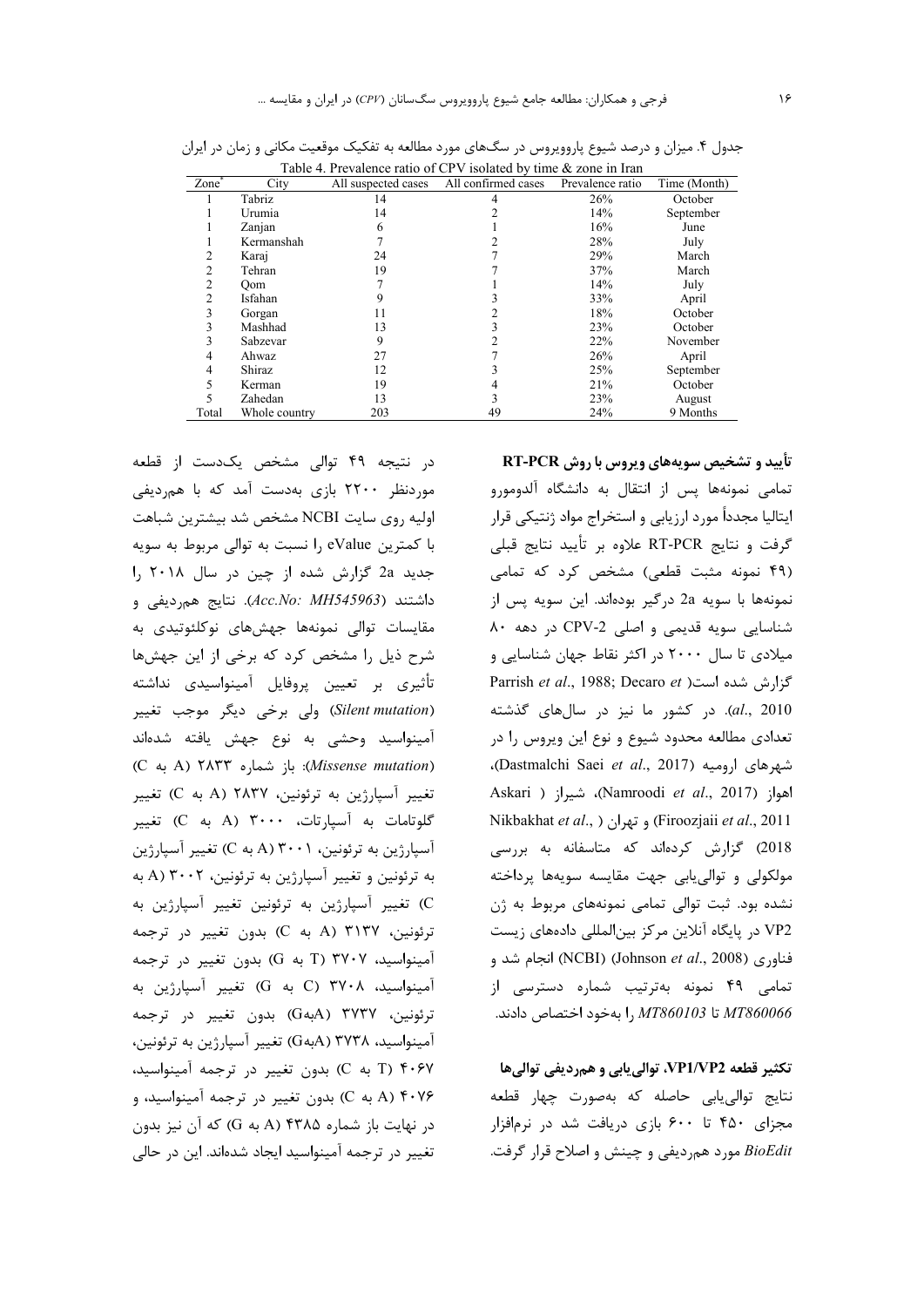است که جهشهای بازهای شماره ۳۰۰۰، ۴۰۶۷ و به ترتیب "A به C به C به C و A به "G" در C" تمامی نمونههای ایرانی مشترک بودند. تعداد و اطلاعات كامل جايگزيني باز (جهش)ها در جدول ۶ به تفصيل آمده است.

در سال های گذشته بهوسیله تحقیقات گسترده جهشهای زیادی در این ویروس گزارش شده که برخي از مهمترين آنها موجب ايجاد آنتي;ن&اي جديد شد که نامگذاریهای امروزه این سویهها را رقم زده است (Parrish et al., 1988). این آنتی ژنهای جدید  $CPV$ و CPV-2b و CPV-2b نامیده شدند، که در آن از CPV-2a توسط یک جایگزینی اسید آمینه بروتئين VP2 متمايز (Asp بروتئين VP2 متمايز می شود (Parrish et al., 1988). در سال ۲۰۰۰، یک نوع آنتی ژن جدید دیگر با نام CPV-2c در موقعیت ۴۲۶ اضافه شده) در ایتالیا شناسایی شد (Desario et al., 2005). جالب توجه می باشد که در عرض چند سال، این نوع جدید توانست در ایتالیا تا حدودی جانشین CPV-2a و CPV-2b شود. بر اساس  $C\!P V$ -2a أخرين ارزيابي ها، توزيع و تنوع ژنتيكي و CPV-2c و CPV-2c در سراسر جهان در حال نوسان است. برای مثال مطالعات نشان داده است که ۳ واریته در ایتالیا، اسیانیا و آلمان توزیع همزمان دارند.  $C\!P\!V\!-\!2$ در هند، کره و بهطور عمده کشورهای آسیایی توزیع

 $CPV-2b$  و دا هم زمان سویههای CPV-2a و CPV-2b مشاهده شده است. در شمال آمریکا، بهویژه در ایالات متحده هر ٣ نوع CPV-2، توزيع هم زمان دارند.  $CPI - 2c$  درحالي كه در جنوب آمريكا  $CPI - 2c$  شايع ترين واريته م باشد، بهطوری که این مورد در مطالعات اروگوئه، برزیل و اکوادور نیز نشان داده شده است (-Pedroza .(Roldán et al., 2015

## رسم درخت فيلوژنتيكي

درخت فیلوژنتیکی شکل ۱ که با روش گفتهشده در قسمت مواد و روشها طراحی و ترسیم شده کلید (Clade) مربوط به ایران را در دورترین نقطه درخت نسبت به جد مشترک پانلوکوپنیا (panleukopenia) به عنوان Outgroup (که به رنگ قرمز کشیده شده) و در مجاورت کلید مربوط به سویههای 2a منتشرشده در کشورهای شرقی نظیر چین قرار داده است. شاخەھاي سېز نشانcهنده تعلق به سويه 2a، شاخههای آبی سویه 2b، شاخههای بنفش رنگ سویه 2c و شاخههای مشکی رنگ کلید مربوط به سویههای قديمي و اوليه CPV-2 و همچنين سويههاي منشأ اكثر واكسنهاي رايج را نشان مي دهد. سويه 2a اولين تیپ مشتق شده از سویه اصلی قدیمی CPV-2 بوده است که در تمامی نقاط جهان در حال انتشار است .(Truven *et al.*, 1996; Decaro *et al.*, 2010).

جدول ۶. اطلاعات جایگزینی بازها و تغییرات آمیواسیدها در نمونه های مناطق و شهرهای مختلف. Table 6. The information of bases substitution & amino acid changes in samples of different cities.

| ż<br><b>SNP</b> | Positio<br>on Genome<br>Base | Position<br>n VP2<br>$\rm ^{5}$ | Wild base | Mutant base | ≺<br>Wild.             | Mutant | samples                     | Cities                                     | Regions | Num.<br>Total | Percent |
|-----------------|------------------------------|---------------------------------|-----------|-------------|------------------------|--------|-----------------------------|--------------------------------------------|---------|---------------|---------|
|                 | 2833                         | 17                              | A         | C           | Asn                    | Thr    | 3-9                         | Tabriz, Zanjan, Urumia                     |         |               | 14      |
| 2               | 2837                         | 18                              | A         | C           | Glu                    | Asp    | 5-7                         | Tabriz                                     |         | 3             | 6       |
| 3               | 3000                         | 73                              | A         | C           | Met                    | Lue    | 12-25, 31, 39, 44           | Karaj, Tehran Oom, Sabzevar, Ahwaz, Kerman | 2.3.4.5 | 17            | 35      |
| 4               | 3051                         | 90                              | T         | C           | Thr                    | Thr    | 17-20, 23, 25,<br>33-39, 42 | Karaj, Tehran, Qom, Ahwaz, Shiraz          | 2, 4    | 14            | 28      |
|                 | 3137                         | 118                             | А         | C           | Gly                    | Gly    | 28, 30-32                   | Mashhad, Sabzevar                          |         | 4             | 8       |
| 6               | 3707                         | 308                             | T         | G           | Val                    | Val    | 10, 11, 17, 18, 40, 41      | Karaj, Isfahan, Shiraz                     | 2,4     | 7             | 14      |
|                 | 3708                         | 309                             | C         | G           | <b>C</b> <sub>vs</sub> | Glu    | 10, 11, 17, 18              | Karaj, Isfahan                             |         | 4             | 8       |
| 8               | 3737                         | 318                             | A         | G           | <b>Cys</b>             | Cvs    | 43-45, 47-49                | Kerman, Zahedan                            |         | 6             | 12      |
| 9               | 3738                         | 319                             | A         | G           | Met                    | Val    | 44, 46, 48                  | Kerman, Zahedan                            |         | 3             | 6       |
| 10              | 3905                         | 374                             | G         | C           | Gly                    | Gly    | 17-20, 23, 25,<br>33-39, 42 | Karaj, Tehran, Ahwaz, Shiraz               | 2, 4    | 13            | 26      |
| 11              | 4067                         | 428                             | T         | C           | Asn                    | Asn    | All samples                 | All cities                                 | $1 - 5$ | 49            | 100     |
| 12              | 4076                         | 431                             | A         | C           | Lue                    | Lue    | 1 & 2                       | Kermanshah                                 |         | 2             | 4       |
| 13              | 4385                         | 534                             | А         | G           | Val                    | Val    | All samples                 | All cities                                 | 1-5     | 49            | 100     |
|                 |                              |                                 |           |             |                        |        |                             |                                            |         |               |         |

\* در برخی نواحی ژنی که درون یک کدون بیش از یک تغییر نوکلئوتیدی بهصورت متوالی رخ داده است موجب میگردد که کدون دو یا سوم نسبت به تغییر یا عدم تغییر کدون قبلی اسیدآمینههای متفاوتی را کد نماید.

In some areas of the gene that more than one nucleotide change occurs consecutively within a codon, causes the second or third codon encode to a different amino acid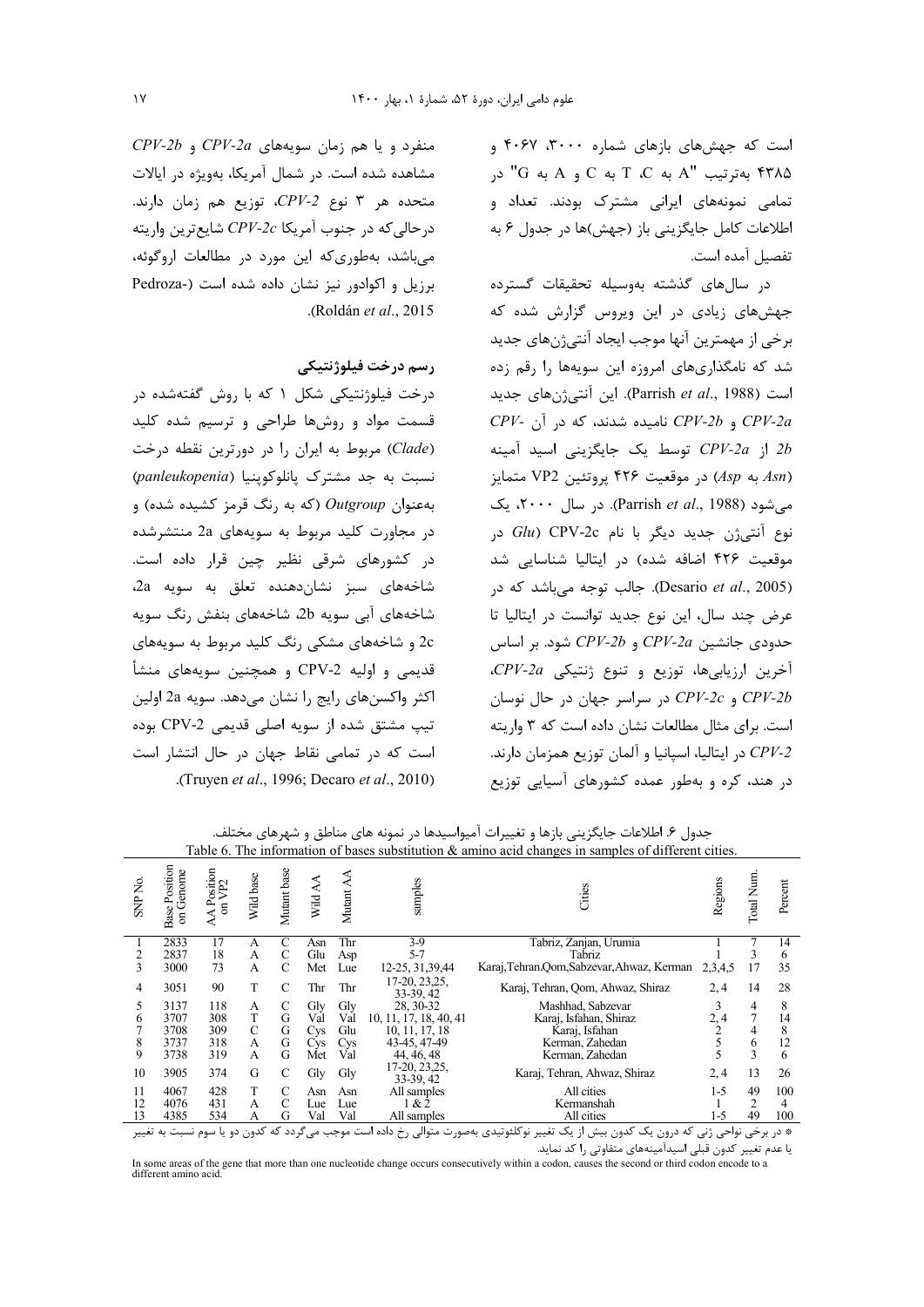

شکل ۱. درخت فیلوژنتیکی ناحیه VP2 پاروویروسهای ایرانی در کنار سایر سویههای شایع جهان به نفکیک موقعیت مکانی و زمانی گزارش

Figure 1. Phylogenetic tree of VP2 gene comparing all type of global circulating CPV with time & region details

مطالعات گذشته و روند تکاملی پاروویروس را تأیید می نماید (Decaro & Buonavoglia, 2012).

تمامی ۴۹ نمونه توالی شده از پاروویروسهای ایرانی روی یک کلید مشخص با بیشترین فاصله تکاملی نسبت به ريشه يا Outgroup قرارگرفتند و تقريباً هر ۵ منطقه جغرافیایی بهصورت یک کلید مجزا و مشخص با یک جد مشترک خواهری نسبت به سویههای 2a قابل رویت هستند. در مطالعات متعددی نتایج شبیه به تحقیق حاضر گزارش شده که نشان از نرخ شیوع بالای این Miranda & Thompson, ) ديروس در جهان داشته ( 2016). با توجه به نرخ جهش بالا در برخی ویروسها انتظار میرود که ویروسهای بومی هر منطقه بیشترین Li et al., ) شباهت ژنتیکی به همدیگر را دارا باشند 2017). تنها یک سویه از منطقه ۳ (شهر مشهد) که در ماه نهم سال ۲۰۱۸ نمونهگیریشده نسبتاً مجزا از بقیه نمونهها یا به تعبیری جد مشترک سایر ۴۸ نمونه که یک شاخه خواهری را درون کلید ایران بهوجود آورده مشهود است. این تاکسا منطبق بر موتانتهای دیگر مشاهدهشده در سویههای ایرانی نیست که می تواند دلالت بر ایجاد سویههایی جدید یا متمایز از این ویروس در کشور باشد .(Nikbakhat et al., 2018).

در شکل ۱ کلید مربوط به پاروویروسهای ایرانی بهصورت یک شاخه مجزا متمرکز شده تا از افزایش حجم تصویر جلوگیری کنیم. علت قرارگرفتن سویههای مشترک در بین کلادهای مربوط به دیگر سويهها (بهطور مثال سويههاي 2c مربوط به کشورهای تایلند، چین، ویتنام و اندونزی) این حقیقت است که ما از توالی نوکلئوتیدی بهعنوان ورودی اطلاعاتی جهت رسم درخت فیلوژنی استفاده کردیم و از طرفی تفکیک و نام گذاری سویههای مختلف بهصورت قراردادی بر مبنای کمتر از ۶ تغییر بازی (جهش) است (Parrish et al., 1991). این در حالی است که در طول توالي ژن VP2 که بيش از ٢ هزار باز است سير تكاملي هر منطقه جغرافيايي به مرور زمان تعداد جانشینیهای نوکلئوتیدی بسیاری را موجب می گردد. در ادامه در شکل ۲ کلید و شاخههای باز شده ایرانی به تفکیک منطقه و شهر و زمان با شماره دسترسی ثبت شده و تخصیص یافته به هر نمونه قابل مشاهده و بررسی می باشد. تایپ 2b و 2c که با یک تغییر در اسیدآمینه شماره ۴۲۶ بهترتیب از آسپارژین به آسیارتات و گلوتامات بهوجود آمدهاند در کلیدهای خواهری مشخص همرنگ شدهاند. این درخت تمامی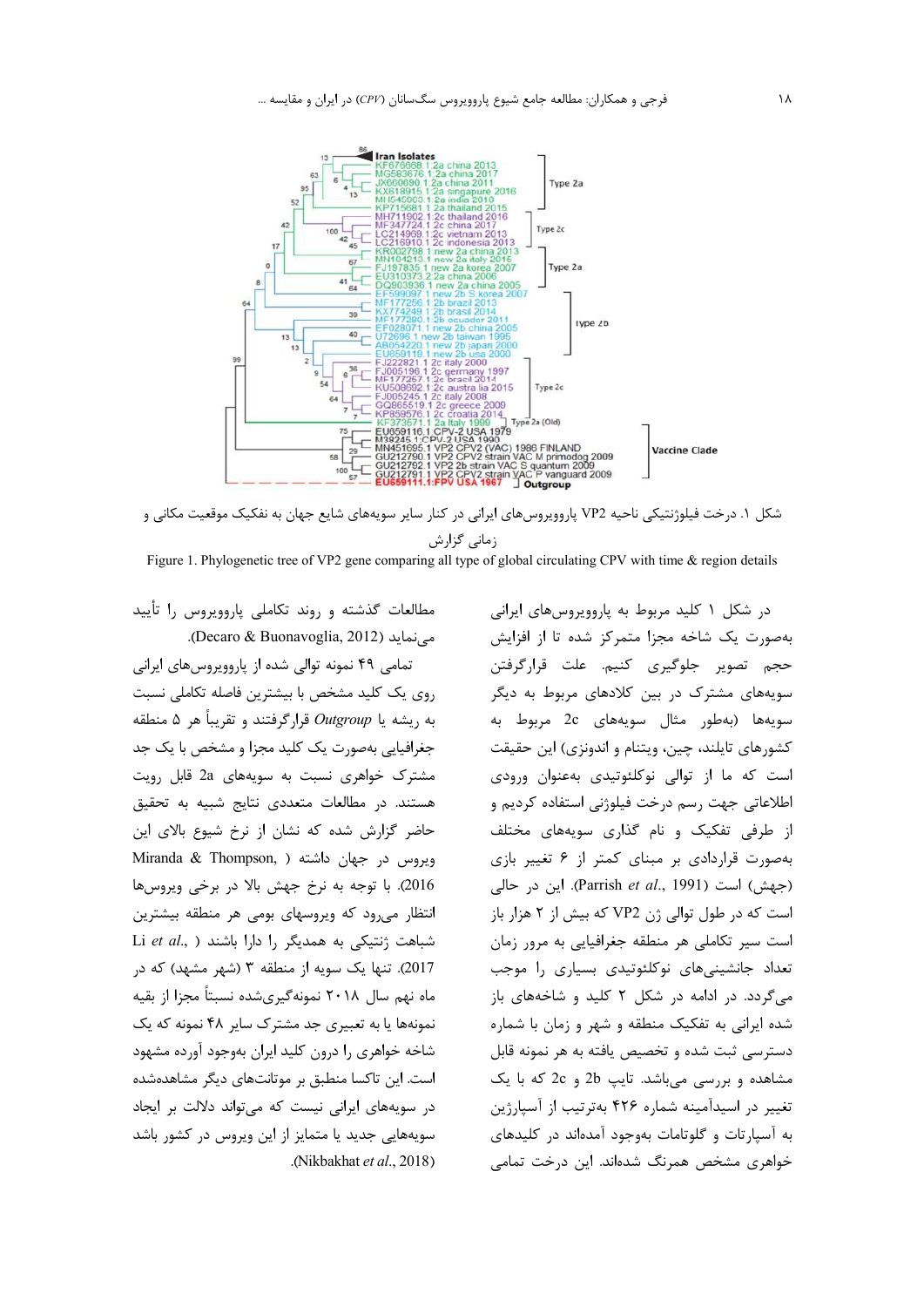

شکل ۲. بخش یا Clade درخت فیلوژنی متعلق به سویههای ایرانی به تفکیک موقعیت زمانی و مکانی کشور Figure 2. Clade belong to Iranian Isolates including time & zone classification

بالینی و زیست بومی جهت ساخت یا ارائه یک واکسن مناسب برای استفاده در کشور ضروری است. در آخر با توجه به تأييد وجود جهشهاى جديد ژنتيكى و پروتئینی در سویههای در حال انتشار ایرانی بررسی ساختار پروتئینی و نقشهیابی اپیتوپهای بیماریزای این سویه بومی بهشدت موردنیاز است که این مقوله از اهداف ضمنی تحقیق حاضر بوده و نتایج آن بهزودی منتشر میشود و در دسترس قرار خواهد گرفت.

## نتيجەگيرى

با توجه به درخت فیلوژنتیکی رسمشده بر مبنای توالی ژنتیکی سویههای ایرانی کاملاً مشهود است که اختلاف ژنتیکی سویههای شایع در کشور بهویژه با سویههای قديمي اين ويروس كه اتفاقاً اكثر واكسنها نيز از همين سویهها تهیه گشته می تواند یکی از مهمترین کاندیداهای خطای واکسنهای موجود در ایران تلقی گردد ( Spibey et al., 2008; Siedek et al., 2011). لذا افزايش تحقيقات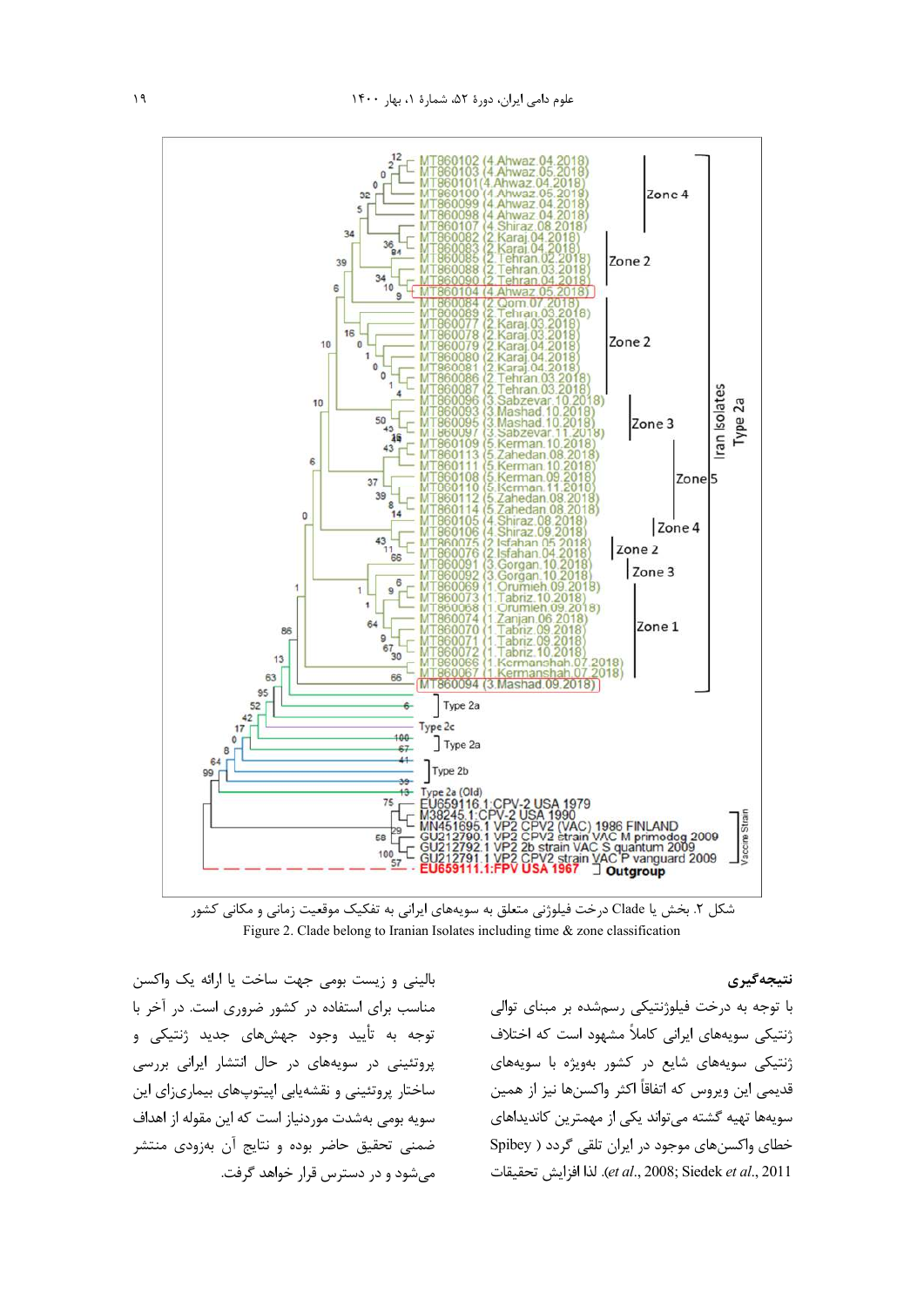#### **REFERENCES**

- 1. Askari Firoozjaii, H., Sardar Jafari Shoorijeh, A. M. & Tamadon, A. (2011). Characterization of Iranian isolates of canine parvovirus in fecal samples using polymerase chain reaction assay. *Iranian Journal of Biotechnology*, 9, 63-68.
- 2. Borm, G. F., Fransen, J. & Lemmens, W. A. (2007). A simple sample size formula for analysis of covariance in randomized clinical trials. *Journal of clinical epidemiology*, *60*(12), 1234-1238.
- 3. Carman, P.S. & Povey, R.C. (1985). Pathogenesis of canine parvovirus-2 in dogs: haematology, serology & virus recovery. *Research in Veterinary Science*, 38, 134-40.
- 4. Clutton-Brock, J. (2012). *Animals as domesticates: a world view through history* (MSU Press).
- 5. Darriba, D., Taboada, G. L., Doallo, R. & Posada, D. (2012). J Model Test 2: more models, new heuristics and parallel computing. *Nature Methods*, *9*(8), 772-772.
- 6. Dastmalchi Saei, H., Javadi, S., Akbari, S., Hadian, N. & Zarza, E. (2017). Molecular characterization of canine parvovirus (CPV) antigenic variants from healthy and diarrheic dogs in Urmia region, Iran. *Iranian Journal of Veterinary Medicine*, *11*(1), 9-19.
- 7. Decaro, N., Martella, V., Desario, C., Bellacicco, A. L., Camero, M., Manna, L., d'Aloja, D. ., ... & Buonavoglia, C. (2006). First detection of canine parvovirus type 2c in pups with haemorrhagic enteritis in Spain. *Journal of Veterinary Medicine, Series B*, *53*(10), 468-472.
- 8. Decaro, N. & Buonavoglia, C. (2012). Canine parvovirus-a review of epidemiological and diagnostic aspects, with emphasis on type 2c. *Veterinary microbiology*, *155*(1), 1-12.
- 9. Decaro, N., Campolo, M., Desario, C., Elia, G., Martella, V., Lorusso, E. & Buonavoglia, C. (2005). Maternally-derived antibodies in pups and protection from canine parvovirus infection. *Biologicals*, *33*(4), 261-267.
- 10. Decaro, N., Desario, C., Beall, M. J., Cavalli, A., Campolo, M., DiMarco, A. A. Amorisco, F., Colaianni, M.L. & Buonavoglia, C. (2010). Detection of canine parvovirus type 2c by a commercially available in-house rapid test. *The Veterinary Journal*, *184*(3), 373-375.
- 11. Desario, C., Decaro, N., Campolo, M., Cavalli, A., Cirone, F., Elia, G., Martella, V., Larusso, E., Camero, M. & Buonavoglia, C. (2005). Canine parvovirus infection: which diagnostic test for virus?. *Journal of Virological Methods*, *126*(1-2), 179-185.
- 12. Drane, D. P., Hamilton, R. C. & Cox, J. C. (1994). Evaluation of a novel diagnostic test for canine parvovirus. *Veterinary Microbiology*, *41*(3), 293-302.
- 13. Hall, T., Biosciences, I. & Carlsbad, C. (2011). BioEdit: an important software for molecular biology. *GERF Bull Biosci*, *2*(1), 60-61.
- 14. Hoelzer, K., Shackelton, L. A., Parrish, C. R. & Holmes, E. C. (2008). Phylogenetic analysis reveals the emergence, evolution and dispersal of carnivore parvoviruses. *The Journal of General Virology*, *89*(Pt 9), 2280.
- 15. Hong, C., Decaro, N., Desario, C., Tanner, P., Pardo, M. C., Sanchez, S., Buonavoglia, C., & Saliki, J. T. (2007). Occurrence of canine parvovirus type 2c in the United States. *Journal of Veterinary Diagnostic Investigation*, *19*(5), 535-539.
- 16. Johnson, M., Zaretskaya, I., Raytselis, Y., Merezhuk, Y., McGinnis, S. & Thomas, L. M. (2008). NCBI BLAST: a better web interface. *Nucleic Acids Research*, 36, W5-W9.
- 17. Kapil, S., Cooper, E., Lamm, C., Murray, B., Rezabek, G., Johnston, L., Campbell, G. & Johnson, B. (2007). Canine parvovirus types 2c and 2b circulating in North American dogs in 2006 and 2007. *Journal of Clinical Microbiology*, *45*(12), 4044-4047.
- 18. Li, G., Ji, S., Zhai, X., Zhang, Y., Liu, J., Zhu, M., Zhou, J. & Su, S. (2017). Evolutionary and genetic analysis of the VP2 gene of canine parvovirus. *BMC genomics*, *18*(1), 1-13.
- 19. Luo, H., Li, K. & Zhang, H. (2017). Epidemiology of Canine distemper and Canine parvovirus in pet dogs in Wenzhou, China. *Indian J Anim Res*, *51*(1), 159-61.
- 20. Miranda, C. & Thompson, G. (2016). Canine parvovirus: the worldwide occurrence of antigenic variants. *Journal of General Virology*, *97*(9), 2043-2057.
- 21. Mohyedini, S. A., Jamshidi, S., Rafati, S., Nikbakht Boroujeni, G. R., Malmasi, A., Taslimi, Y. & Akbarein, H. A. (2013). Comparison of immunochromatographic rapid test with molecular method in diagnosis of canine parvovirus. *Iranian Journal of Veterinary Medicine*, *7*(1), 57-61.
- 22. Mosalanezhad, B., Ghorbanipour, N. M., Avizeh, R. & Rounagh, A. (2008). Prevalence of canine parvovirus (CPV) in dihaerric dogs referred to veterinary hospital in Ahvaz.
- 23. Namroodi, S., Milanlou, D. & Rezaei, H. (2017). Heavy metal bioaccumulation and its potential relation with incidence of canine parvovirus infection in golden jackals, North Iran. *Iranian Journal of Veterinary Medicine*, *11*(2), 113-125.
- 24. Nandi, S., Chidri, S. & Kumar, M. (2009). Molecular characterization and phylogenetic analysis of a canine parvovirus isolate in India. *Veterinární Medicína*, *54*(10), 483-490.